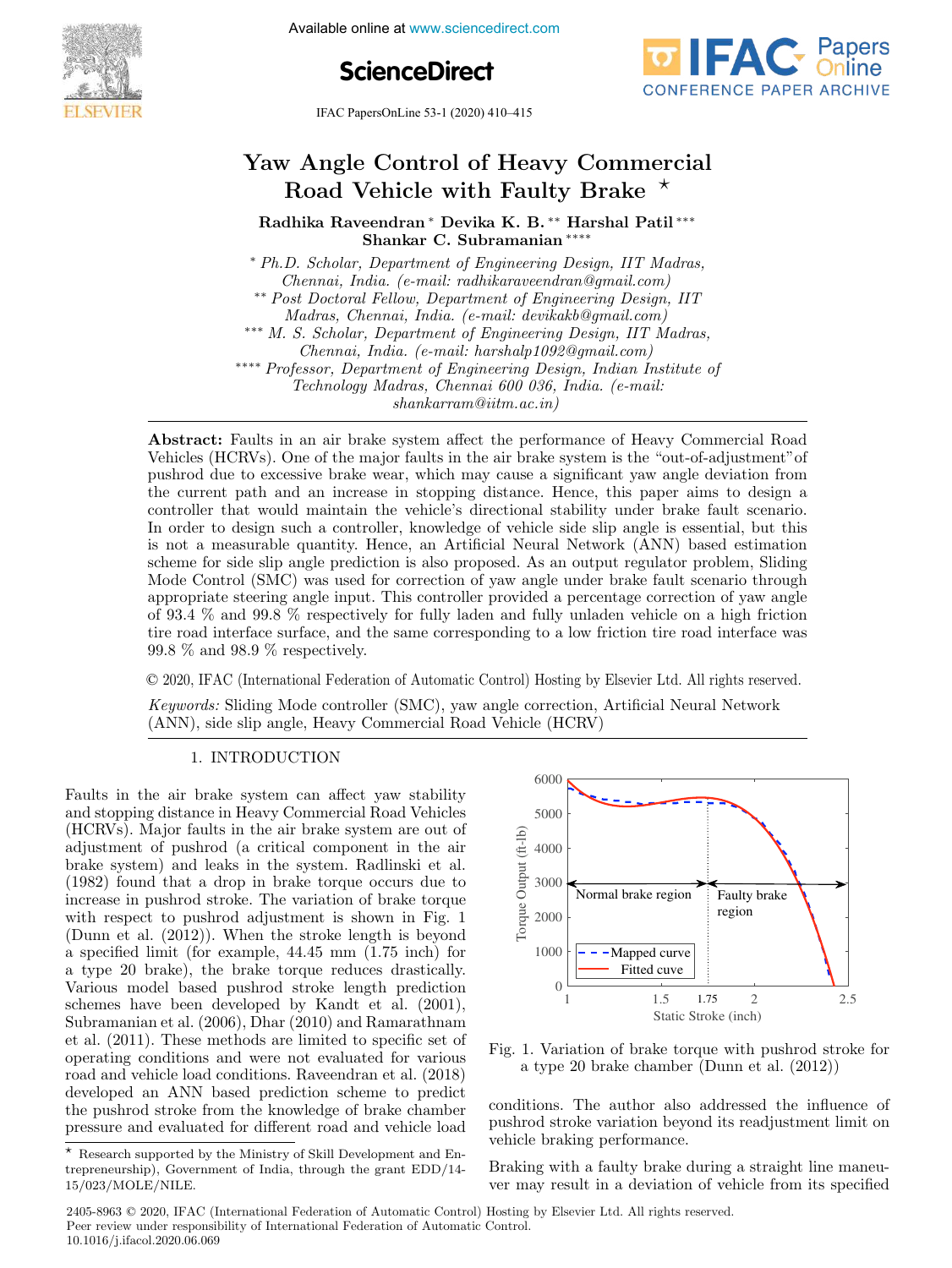path, which can be viewed as a significant yaw angle deviation. If an improper steering command is then provided by the driver, the vehicle may become unstable resulting in accidents. Therefore, a robust control system is essential to assist the driver to keep the vehicle stable on the desired path especially under brake fault situations. In this context, the main objective of this paper is to design a controller to maintain the yaw angle to a desired value under brake fault scenario by giving a controlled steering angle command. Here, the proposed methodology works in such a way that, whenever a brake fault is detected, the controller gets activated and provides the necessary yaw angle correction.

The present study uses a combined braking and steering vehicle model, which is a nonlinear one. Hence, it was decided to design a nonlinear control strategy for the problem at hand. Also, possible occurrences of parametric uncertainties and external disturbance during on-road vehicle operation demands the need for a robust control technique. Over the last two decades, various studies have been carried out on yaw stability controller design. Sliding mode control (SMC), being suitable for nonlinear systems as well as being a robust control strategy, has been successfully applied to numerous applications due to its inherent performance robustness in the presence of modelling uncertainties and external disturbances (Hebden et al. (2003); Kazemi and Janbakhsh (2010); Zhou and Liu (2010)). SMC provides this robustness in two ways. Initially, a sliding surface is selected, which provides an appropriate sliding motion. Later on, a control equations is designed, which ensures the system to reach and then remain on the sliding surface. By considering its robustness property to external disturbances and parameter uncertainties, this paper also uses the same for yaw angle controller design. Since the vehicle side slip angle is needed for the controller design, an Artificial Neural Network (ANN) based side slip angle estimation scheme is also presented in this paper.

The organization of this paper is as follows. Section 2 presents the vehicle model. An estimation scheme for side slip angle using ANN is given in Section 3. Controller design based on SMC and the simulation results are explained in the Section 4 and Section 5 respectively. Section 6 concludes the paper.

#### 2. THE VEHICLE MODEL

The two track model shown in Fig. 2 was selected for the current study. The degrees of freedom (3 DOF) associated with this model are the yaw rate, roll rate, and vehicle side slip angle. The lateral dynamics of the two track vehicle model (Abe (2015)) is discussed below. The equation of vehicle motion in lateral direction is

$$
mV_x(t)\dot{\beta}(t) + 2(C_{\alpha f} + C_{\alpha r})\beta(t)
$$
  
+ 
$$
\left[mV_x(t) + \frac{2(C_{\alpha f}l_f - C_{\alpha r}l_r)}{V_x(t)}\right]\dot{\psi}(t)
$$
  
- 
$$
m_s h_s \ddot{\phi}_s(t) = 2C_{\alpha f} \delta(t),
$$
 (1)

where m and  $V_x(t)$  are the mass and the longitudinal speed of vehicle respectively,  $C_{\alpha f}$ ,  $C_{\alpha r}$  are the cornering stiffness of each front tire and rear tire respectively.  $l_f$  and  $l_r$  are



Fig. 2. Two-track model of a vehicle performing a left turn the distances of the front tire and the rear tire respectively from the CG of the vehicle.  $m_s$  and  $h_s$  are the sprung mass of the vehicle and the height of CG of sprung mass from the roll axis respectively.  $\psi(t)$ ,  $\phi_s(t)$ ,  $\delta(t)$ , and  $\beta(t)$  are yaw angle, roll angle, steering angle, and the vehicle side slip angle respectively.

The equation governing the yaw motion is

$$
2(C_{\alpha f}l_f + C_{\alpha r}l_r)\beta(t) + I_z\ddot{\psi}(t)
$$
  
+ 
$$
\left[\frac{2(C_{\alpha f}l_f^2 + C_{\alpha r}l_r^2)}{V_x(t)}\right]\dot{\psi}(t) = 2C_{\alpha f}l_f\delta(t),
$$
 (2)

where,  $I_z$  is the moment of inertia about the z axis. The equation governing the roll motion is

$$
-m_s h_s V_x(t)\dot{\beta}(t) - m_s h_s V_x(t)\dot{\psi}(t) + I_x \dot{\phi}_s(t)
$$
  
+  $C_{\phi}\dot{\phi}_s(t) + (k_{\phi} - m_s g h_s)\phi_s(t) = 0,$  (3)

where,  $I_x$  is the moment of inertia about the x axis,  $k_\phi$ and  $C_{\phi}$  are the roll stiffness and roll damping respectively, g is the acceleration due to gravity.

The state space representation of  $(1)$ ,  $(2)$ , and  $(3)$  is given by

$$
\dot{\mathbf{x}}(t) = \mathbf{A}\mathbf{x}(t) + \mathbf{b}u(t), y(t) = \mathbf{c}.\mathbf{x}(t),
$$
 (4)

where, **A**, **b**, and **c** are state matrix, input vector, and output vector respectively.  $\mathbf{x}(t)$  and  $u(t)$  are the state vector and the control input and are given by

$$
\mathbf{x}(t) = \left[\beta(t) \ \psi(t) \ \dot{\psi}(t) \ \phi_s(t) \ \dot{\phi}_s(t)\right]^T, \tag{5}
$$

$$
u(t) = \delta(t). \tag{6}
$$

Here, the output is,

$$
y(t) = \begin{bmatrix} 0 \\ 1 \\ 0 \\ 0 \\ 0 \end{bmatrix} \cdot \begin{bmatrix} \beta(t) \\ \psi(t) \\ \dot{\psi}(t) \\ \dot{\phi}_s(t) \\ \dot{\phi}_s(t) \end{bmatrix}
$$
(7)  
=  $\psi(t)$ .

The above nonlinear model was used to design a sliding mode controller for correcting the yaw angle deviation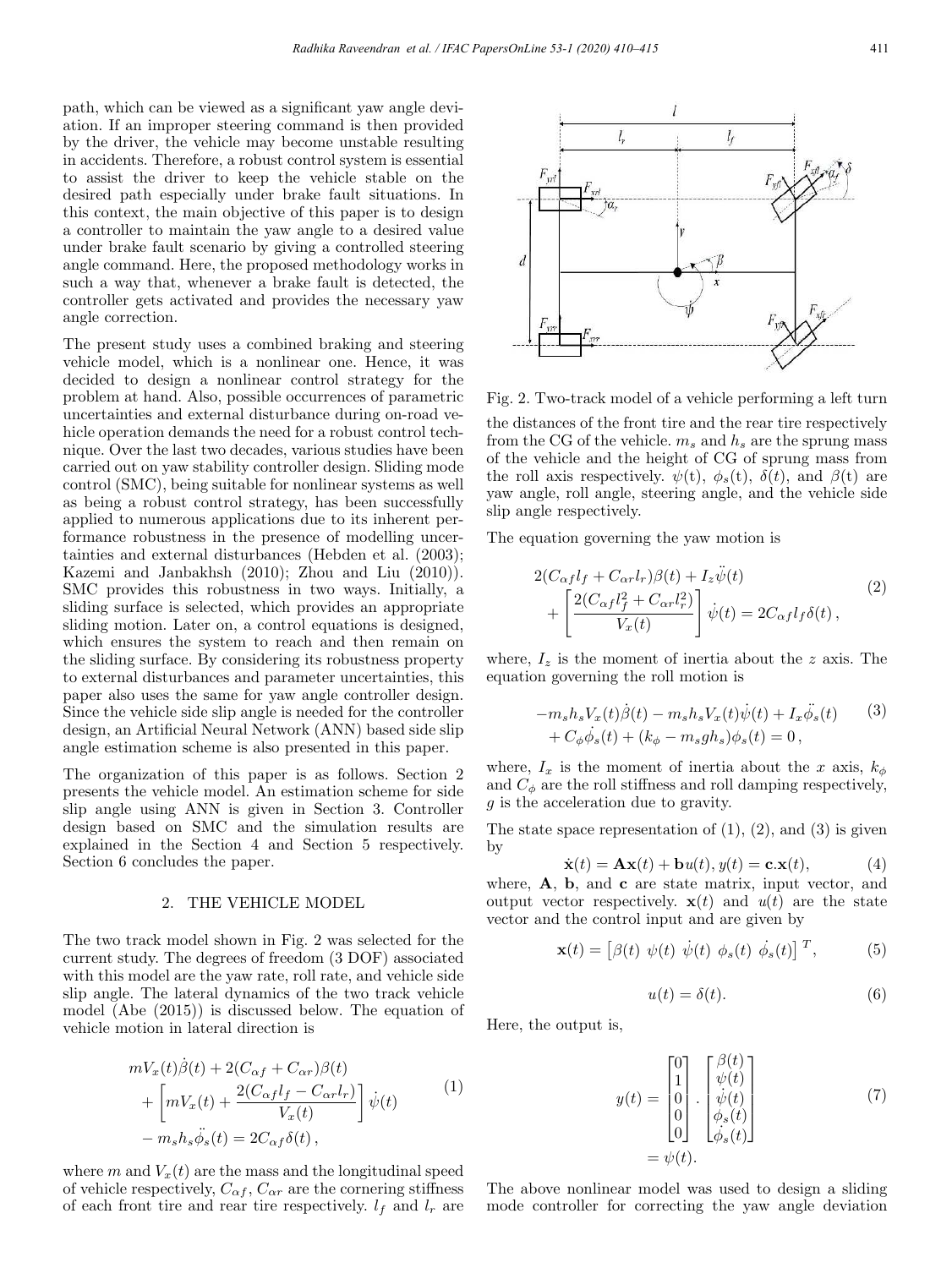during brake fault scenario. The state variables used in the current study are yaw rate, roll rate, yaw angle, roll angle, and the vehicle side slip angle. The overall block schematic of the controller is shown in Fig. 3. The fault flag activates the controller to give the steering angle command at the time of brake fault. Here, the variables required for



Fig. 3. Overview of yaw angle correction controller

implementing the controller are yaw rate, vehicle longitudinal speed and side slip angle. Among these, vehicle longitudinal speed and side slip angle are not readily available as measurements in practice. Many studies have focussed on the estimation of longitudinal speed using Adaptive Kalman Filter (AKF) and Unscented Kalman Filter (UKF) (Song et al. (2002); Chu et al. (2010); Gao et al. (2013)). Hence, the interest of this study is the estimation of side slip angle and its use in the design of the yaw angle controller. Consequently, it was assumed that the vehicle longitudinal speed is available for the controller design. An ANN based side slip angle estimation scheme was developed and is explained in section 3. Also, the desired yaw angle is taken as  $0^{\circ}$  for a straight line maneuver.

## 3. SIDE SLIP ANGLE ESTIMATION USING ARTIFICIAL NEURAL NETWORK

An Artificial Neural Network (ANN), which is a computational model based on the structure and functions of biological neural networks, basically consists of input layers, hidden layers and output layers. The weights of hidden layers (weighted connection of nodes) have to be adjusted to get an accurate ANN model. In this study, an estimation scheme using ANN was developed to estimate the side slip angle. Figure 4 shows the basic structure of ANN model for estimating side slip angle. Based on (1), the inputs needed to develop the ANN model were identified as yaw rate, roll rate, vehicle longitudinal speed, and the vehicle steering wheel angle. The output of the model is the side slip angle. In order to train the multilayer feed-forward network, a back propagation algorithm was used.

## 3.1 Data Collection and the estimation scheme

The training data set needed to train the ANN model were collected with combinations of following test scenarios:

(1) Both straight line maneuver and steady state circle with radius of 100 m with an initial longitudinal speed of 22.22 m/s were considered and the brake application time was an interval of 10 s.



Fig. 4. ANN model for side slip angle estimation

- (2) Full brake application was considered.
- (3) Maximum tire road friction coefficients considered are 0.8 (dry road surface), 0.5 (wet road surface), and 0.35 (snowy road surface).
- (4) Both normal and faulty brake conditions were considered. Here, the fault scenarios were 10 %, 20 % and 30 % torque reduction from the full load torque corresponding to excessive pushrod length.
- (5) Fully laden and fully unladen load conditions were considered.

| Parameters                              | Value    | Parameters                           | Value   |  |
|-----------------------------------------|----------|--------------------------------------|---------|--|
| Mass                                    | 16200    | Mass                                 | 4700    |  |
| (Laden), kg<br>FAW <sup>1</sup>         |          | (Unladen), kg<br><b>FAW</b>          |         |  |
| $(Laden)$ , kg                          | 6000     | (Unladen), kg                        | 2350    |  |
| $\overline{CG^2}$ Height,<br>(Laden), m | $1.3\,$  | CG Height,<br>(Unladen), m           | 1       |  |
| $I_z$ (Laden),<br>$\mathrm{kgm}^2$      | 100000   | $I_z$ (Unladen),<br>$\mathrm{kgm}^2$ | 39000   |  |
| $I_x$ (Laden),<br>$\mathrm{kgm}^2$      | 19866.3  | $I_x$ (Unladen),<br>$\mathrm{kgm}^2$ | 6135.9  |  |
| $C_{\alpha f}$ (Laden),<br>N/rad        | 183250   | $C_{\alpha f}$ (Unladen),<br>N/rad   | 78803   |  |
| $C_{\alpha r}$ (Laden),<br>N/rad        | 226207.5 | $C_{\alpha r}$ (Unladen),<br>N/rad   | 53922.5 |  |
| $k_{\phi}$ , Nm/rad                     | 642902   | $C_{\phi}$ , Nm/rad                  | 35113   |  |
| Wheel Base, m                           | 5.4      |                                      |         |  |

Table 1. Vehicle parameters.

<sup>1</sup> Front axle weight,  $\frac{2}{3}$  Center of gravity

All the tests were carried out using IPG/TruckMaker<sup>®</sup> Software-in-Loop (SiL) test bench along with MATLAB<sup>®</sup> software. Vehicle parameters used for the test runs were given in the Table 1. A total of 48 test runs were carried out to collect training data. For training the ANN model, two hidden layers were considered. The number of neurons in each layer was in the range of 1 neurons to 20 neurons and the number of epochs were varied from 10 to 200 with an increment of 10. By doing the simulations, the best choice for number of neurons were found as 7 (hidden layer 1) and 11 (hidden layer 2) and the number of iteration was fixed as 150. The prediction of side slip angle was carried out by collecting test data with both straight line and steady state circle maneuvering with random torque reductions. Some of the major results are given in Fig. 5. Here, the fault is introduced in the front right brake chamber. Figures 5(a) and 5(b) correspond to straight line maneuver with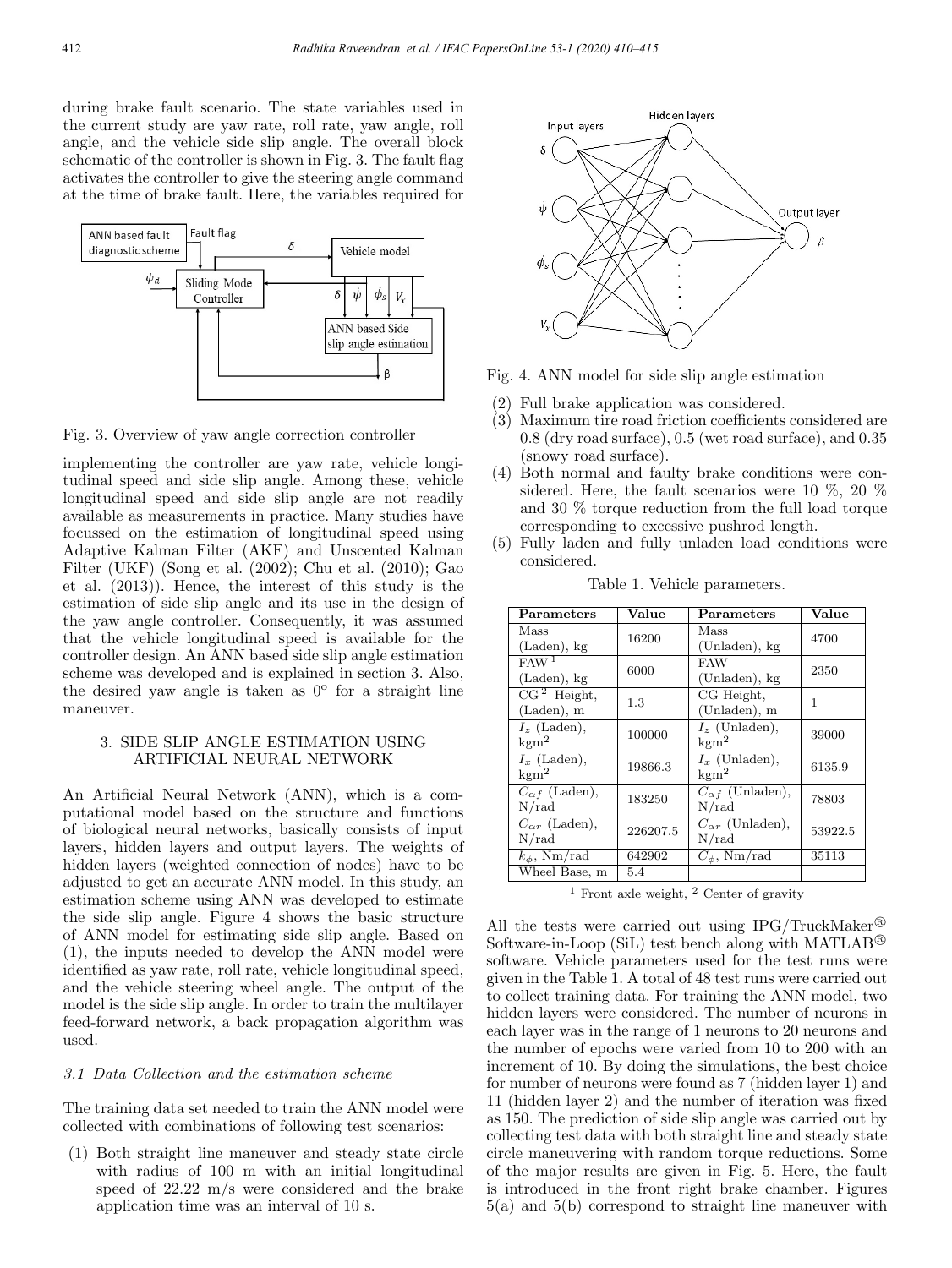

Fig. 5. Side slip angle estimation of a laden vehicle under full brake application with fault on front right brake: (a) Straight line maneuver with fault (15 % torque reduction), (b) Straight line maneuver with fault (25 % torque reduction), (c) Steady state circle maneuver with fault (15 % torque reduction), (d) Steady state circle maneuver with fault (25 % torque reduction)

brake torque reduction of 15 % and 25 % (equivalent to excessive stroke length) respectively. Similarly Fig. 5(c) and 5(d) correspond to steady state circle (radius 100 m) maneuver with brake torque reduction of 15 % and 25 % respectively. From these observations it is clear that, ANN based prediction scheme gave good accuracy in predicting side slip angle.

#### 4. SLIDING MODE CONTROLLER DESIGN

Sliding Mode Controller (SMC) design approach is recognized as an efficient robust control strategy for various control engineering problems. The major advantage of SMC is its low sensitivity to external disturbances and parameter variations. Practically, SMC is characterized by high frequency control signal switching in the sliding mode that would result in the phenomenon of chattering (Hung et al. (1993)). SMC design is based on the selection of a suitable sliding surface that would restrict the system dynamics on to it, thus ensuring desired behaviour during sliding mode motion. This is achieved through the design of a discontinuous control equation that would maintain the system trajectory to the sliding surface (Wang et al. (2004)). In order to design the yaw angle correction controller for the air brake system using SMC, the control objective has been formulated as an output regulation problem with yaw angle,  $\psi$  as the output variable. Here, the error in output variable is

$$
e(t) = y_a(t) - y_d(t) = \psi(t) - \psi_d(t),
$$
 (8)

where,  $y_a(t)$  and  $y_d(t)$  are actual and desired output respectively.  $\psi_d(t)$ , desired yaw angle is '0' for straight line maneuver. For the design of SMC, the sliding surface was defined as,

$$
s(t) = \lambda e(t) + \dot{e}(t),\tag{9}
$$

where,  $\lambda$  is the slope of sliding surface and  $\lambda > 0$ . Then,

$$
\dot{s}(t) = \lambda \dot{e}(t) + \ddot{e}(t) \tag{10}
$$

Now,

$$
\dot{s}(t) = \lambda \dot{\psi}(t) + \ddot{\psi}(t) \tag{11}
$$

The reaching law (Hung et al. (1993)) was chosen as

$$
\dot{s}(t) = -Ksign(s(t)) = \lambda \dot{\psi}(t) + \ddot{\psi}(t),\tag{12}
$$

where, K is a positive constant. Using  $(12)$  and  $(2)$ , the steering control signal  $\delta(t)$  can now be obtained as,

$$
\delta(t) = \frac{-Ksign(s(t))I_z}{2C_{\alpha f}l_f} - \left[\frac{\lambda I_z}{2C_{\alpha f}l_f} - \frac{C_{\alpha f}l_f^2 + C_{\alpha r}l_r^2}{C_{\alpha f}l_fV_x(t)}\right]\psi(t) + \left[\frac{C_{\alpha f}l_f + C_{\alpha r}l_r}{C_{\alpha f}l_f}\right]\beta(t).
$$
\n(13)

As already discussed, SMC is characterized by high frequency control signal switching, viz., chattering due to the presence of sign term in the control equation. During the practical realization of steering angle command for yaw angle correction, these high frequency control switching is not admissible. Hence, a boundary layer method was used to mitigate chattering which uses a saturation function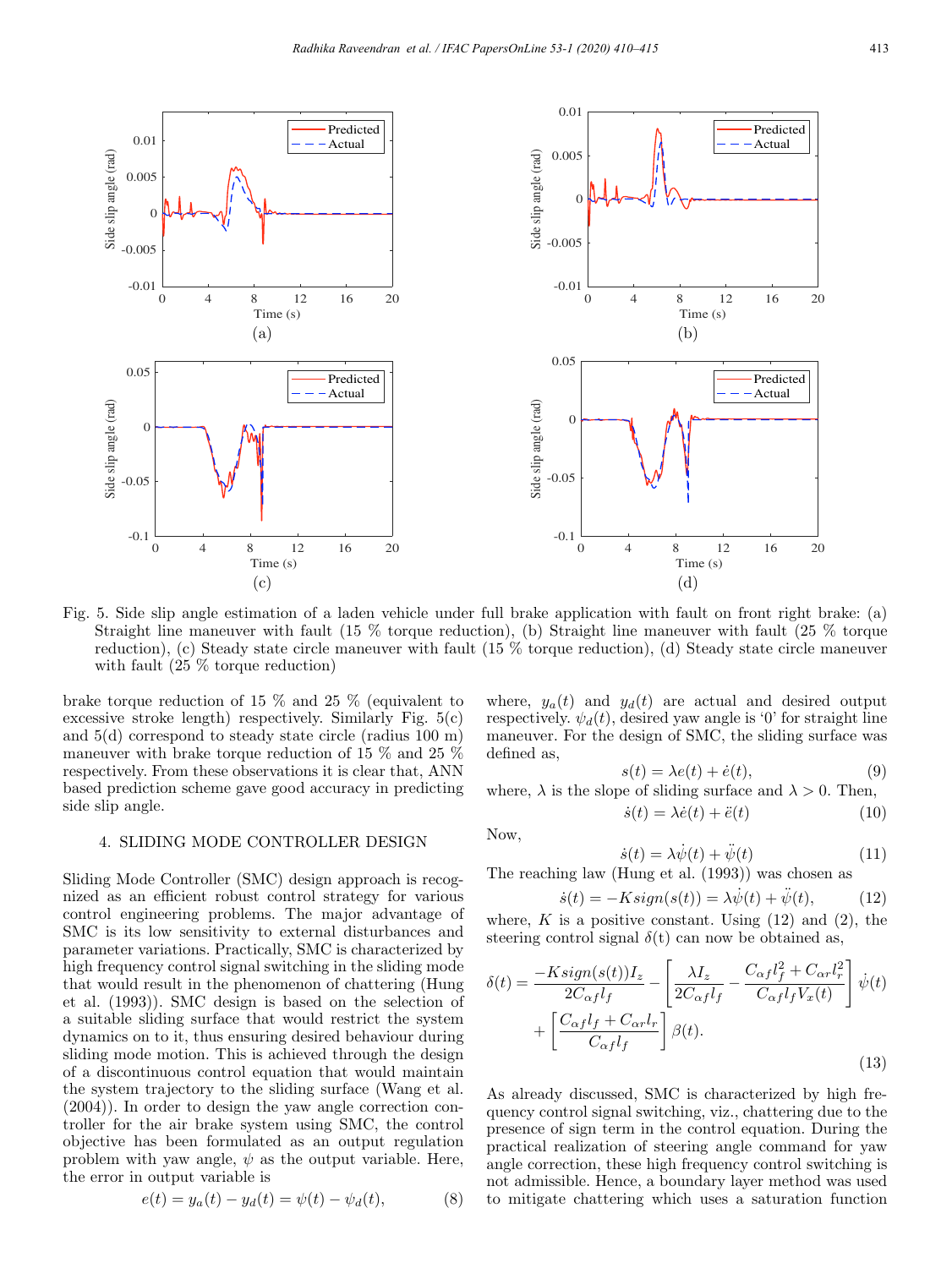

Fig. 6. Yaw angle correction using SMC with 30 % brake torque reduction (from full load torque) on front right brake under full brake application: (a) Fully laden vehicle with  $\mu_{max} = 0.8$ , (b) Fully laden vehicle with  $\mu_{max} = 0.35$ , (c) Fully unladen vehicle with  $\mu_{max} = 0.8$ , (d) Fully unladen vehicle with  $\mu_{max} = 0.35$ , (e) Vehicle (Fully laden,  $\mu_{max} = 0.8$ ) Orientation without SMC controller, (f) Vehicle (Fully laden,  $\mu_{max} = 0.8$ ) Orientation with SMC controller.

instead of the sign function in the control equation for smooth control action (Slotine  $(1984)$ ).

# 5. RESULTS

In order to investigate the performance of the designed yaw angle controller, a fault was introduced in the front right brake chamber with 30 % brake torque reduction (from full load torque). This fault would ultimately cause a yaw angle deviation from straight line. This study has been conducted for both fully laden and fully unladen vehicle with tire road friction values of  $\mu_{max} = 0.8$  and  $\mu_{max} =$ 0.35. The results are shown in Fig. 6. Figures 6(a) and 6(b) correspond to fully laden vehicle with maximum tire road friction coefficient of 0.8 (dry road) and 0.35 (snowy road) respectively. Figures  $6(c)$  and  $6(d)$  correspond to fully unladen vehicle. The steady state yaw angle values with and without controller are given in Table 2. It can